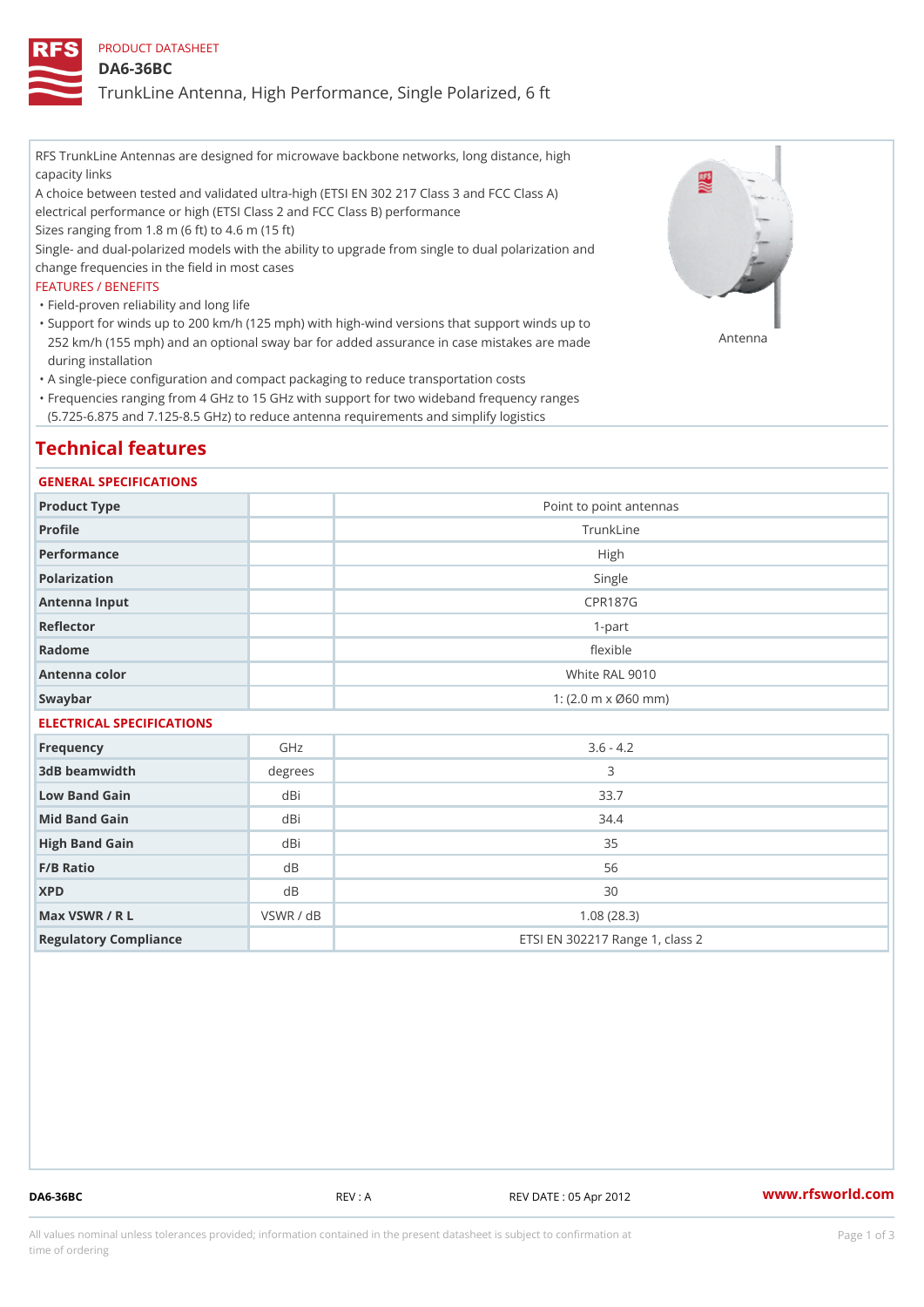## PRODUCT DATASHEET

## DA6-36BC

TrunkLine Antenna, High Performance, Single Polarized, 6 ft

| MECHANICAL SPECIFICATIONS                             |                        |              |                                                                           |  |  |
|-------------------------------------------------------|------------------------|--------------|---------------------------------------------------------------------------|--|--|
| Diameter                                              |                        | ft $(m)$     | 6(1.8)                                                                    |  |  |
| Elevation Adjustment                                  |                        | degree:      | ± 5                                                                       |  |  |
| Azimuth Adjustment                                    |                        | degrees      | ± 5                                                                       |  |  |
| Polarization Adjustment                               |                        | degrees      | ± 5                                                                       |  |  |
| Mounting Pipe Diameter<br>minimum                     |                        | $mm$ (in)    | 114(4.5)                                                                  |  |  |
| Mounting Pipe Diameter<br>maximum                     |                        | $mm$ (in)    | 114(4.5)                                                                  |  |  |
| Approximate Weight                                    |                        | kg (lb)      | 95 (209)                                                                  |  |  |
| Survival Windspeed                                    |                        | $km/h$ (mph) | 200 (125)                                                                 |  |  |
| Operational Windspeed                                 |                        | $km/h$ (mph) | 190 (118)                                                                 |  |  |
| <b>STRUCTURE</b>                                      |                        |              |                                                                           |  |  |
| Radome Material                                       |                        |              | PVC coated fabric                                                         |  |  |
| FURTHER ACCESSORIES                                   |                        |              |                                                                           |  |  |
| optional Swaybar                                      |                        |              | 1: SMA-SK-60-2000A (2.0 m x Ø60mm)                                        |  |  |
|                                                       | Further Accessories    |              | SMA-WK-6A : Wind Kit<br>SMA-SKO-UNIVERSAL-L : Universal sway bar fixation |  |  |
| MOUNTOUTLINE                                          |                        |              |                                                                           |  |  |
| $Dimension_A$                                         | m m<br>(in)            |              | 2000(79)                                                                  |  |  |
| $Dimension_B$                                         | m <sub>m</sub><br>(in) |              | 1342(52.8)                                                                |  |  |
| $Dimension_C$                                         | m m<br>(in             |              | 364(14.3)                                                                 |  |  |
| $Dim_D - D -$<br>$114$ m m (4.5 _ ir ) $\sqrt{$ imple | m <sub>m</sub>         |              | 175(6.9)                                                                  |  |  |

Dimension\_E

Dimension\_F

mm (in)

m<sub>m</sub> (in)

283 (11.1)

590 (23.2)

DA6-36BC REV : A REV DATE : 05 Apr 2012 WWW.rfsworld.com